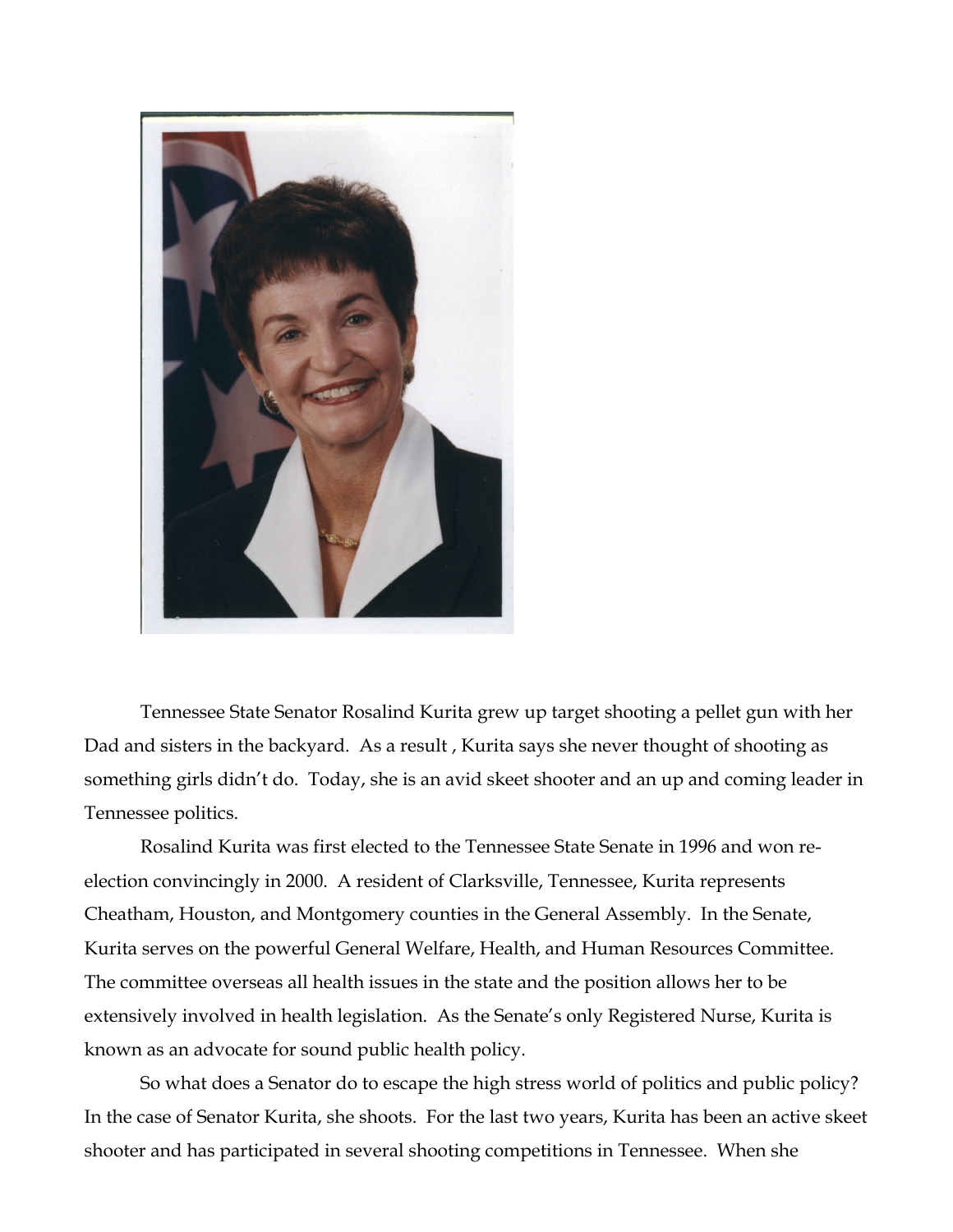decided to get serious about skeet shooting, she consulted one of her constituents, George Wade. Wade taught Kurita the basics of skeet shooting on his Cheatham County farm.

"George Wade was such a patient teacher," Kurita said. "He helped me really appreciate the sport of skeet shooting. If I've learned one thing about the sport, it's that it requires your total concentration."

In fact, Kurita says that it is precisely the emphasis on concentration that attracted her to shooting skeet.

"After a long day of committee meetings and dealing with legislative issues, I find it therapeutic to go out and shoot," Kurita said. "I love being outdoors and I love the fun, competitive environment of shooting. It's a sport that I can say is 'my sport' and that I can do pretty much whenever I want."

One of the other benefits of skeet shooting for Kurita has been the opportunity to meet new people who are also shooters.

"Shooting has given me a chance to meet a number of people who love the outdoors like I do," Kurita said. "As I've become more involved in shooting over the past two years, I've met some wonderful and interesting people."

Senator Kurita credits her passion for shooting for helping her develop an idea for at least one piece of legislation. In the 2003 legislative session, she sponsored a bill that would give a tax break to anyone buying a gun safe. The bill would have exempted gun safe purchases from the state sales tax. Although the legislation stalled in committee during the 2003 session, Kurita plans to bring it up for consideration again in 2004.

"We need to encourage gun safety," Kurita said. "It's an important public health issue. But too often, legislators think the only way to promote gun safety is by passing laws that restrict the rights of responsible gun owners. My bill goes in the opposite direction, giving gun owners a sales tax break when they are willing to purchase a safe way to store guns. I see this as a low cost way to promote responsible gun storage that can help protect children from accidental access to guns."

In addition to the gun safe sales tax exemption, Kurita is sponsoring legislation for the 2004 session that would help protect sporting gun ranges.

"Tennessee currently has a gun range protection statute, but it does not specifically require that notice of a gun range be put in writing on the plat and available for potential